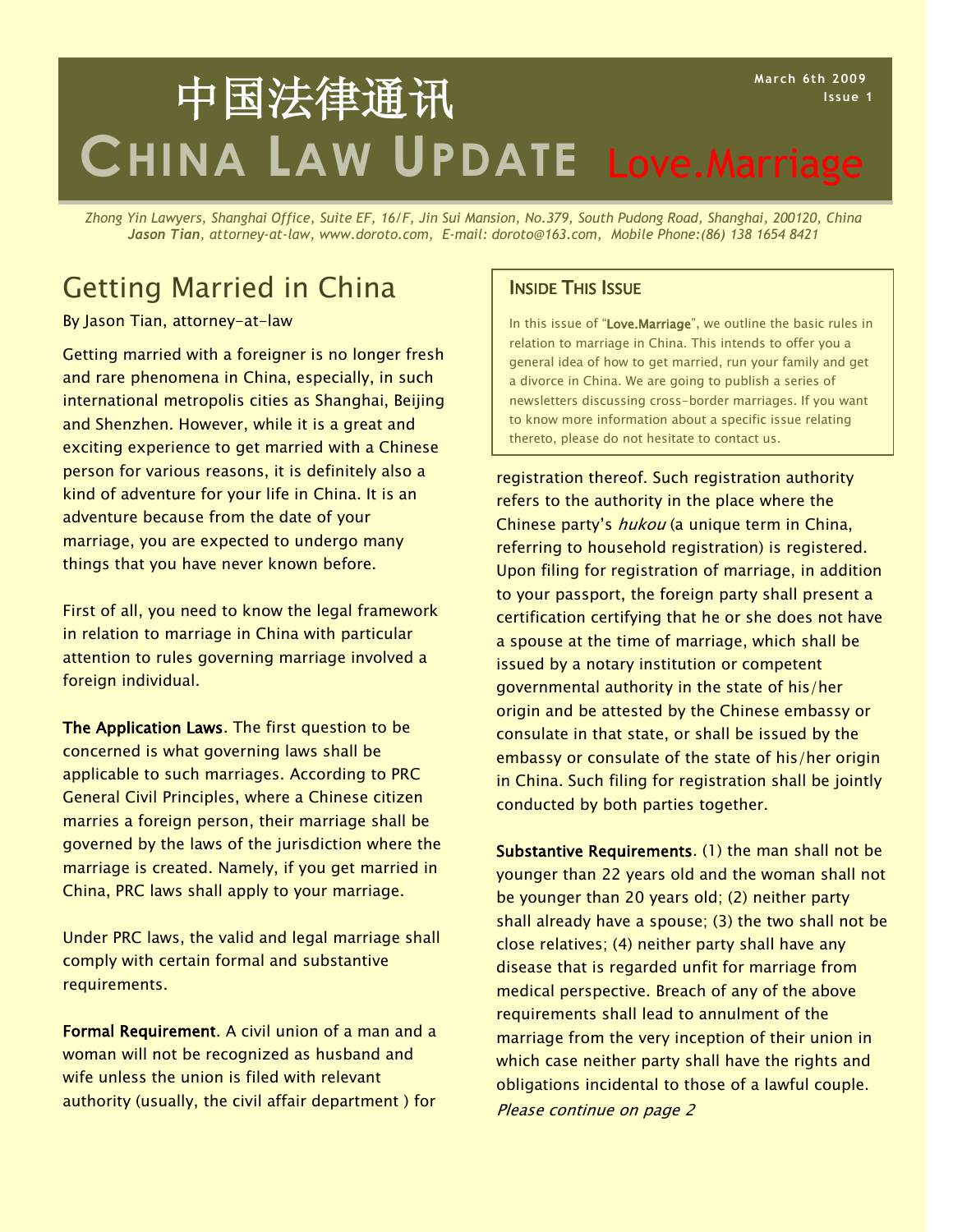## Page 2 China Law Update

The Common Law Marriage. The common law marriage is alternatively termed as de facto marriage, referring to an interpersonal status recognized as marriage while lacking the necessary requirement for registration with competent authority. Common law marriage is constituted where the two parties concerned live continuously together and hold themselves out as husband and wife. It has been held valid in China but today this concept has been abolished in civil law arena. However, in Chinese criminal laws, courts are divided with respect to de facto marriage when deciding on the crime of bigamic marriage. There are a number of cases in which parties to de facto marriage are convicted of the bigamic marriage crime. It is very important to heed such risk if you are involved in such an affair.

Prenuptial Agreement. PRC Marriage Law recognizes such prenuptial agreements on owning, separation, division of existing and future properties, prior to or during marriage. A couple can agree therein that properties acquired during or prior to marriage are separately owned by each, or concurrently owned by both, in each case, in part or in whole. Such prenuptial agreements shall be in writing. In default of such agreement, properties shall be owned by spouses according to statutory rules (which will be elaborated in later publications).

The Same Sex Marriage. China has not recognized same-sex marriage so far. Society at large frowns over such relationships due to the conservativeness of the Chinese culture.



# Husband-wife Relationship

Jason Tian, attorney-at-law

After you establish your family in China, you need to know the basic rules governing the intra-family relationship between the husband and wife.

Right of Equality. This is a fundamental principle proclaimed in Clause 2 of the PRC Marriage Law. The right of equality is further embodied in Clause 17 which provides that the husband and the wife shall have the equal right of disposing of their community property. In that regard, it is generally understood that, either husband or wife shall have the power to dispose of the community property for their daily needs of life without having to obtain the consent of the other party, but on the other side, the couple shall have to, through consultation, reach an agreement on significant disposition of the community property for nondaily needs of life.

Duty of loyalty. In a marriage, one spouse owes a duty of loyalty to the other. A serious breach of this duty by one spouse will entitle the other to claim damages upon divorce. Such serious breaches of this duty are committed if the breaching party cohabitates with another continuously and stably. Damages are generally granted by courts to compensate the emotional distress and material losses suffered by the non-defaulting spouse.

Please continue on page 3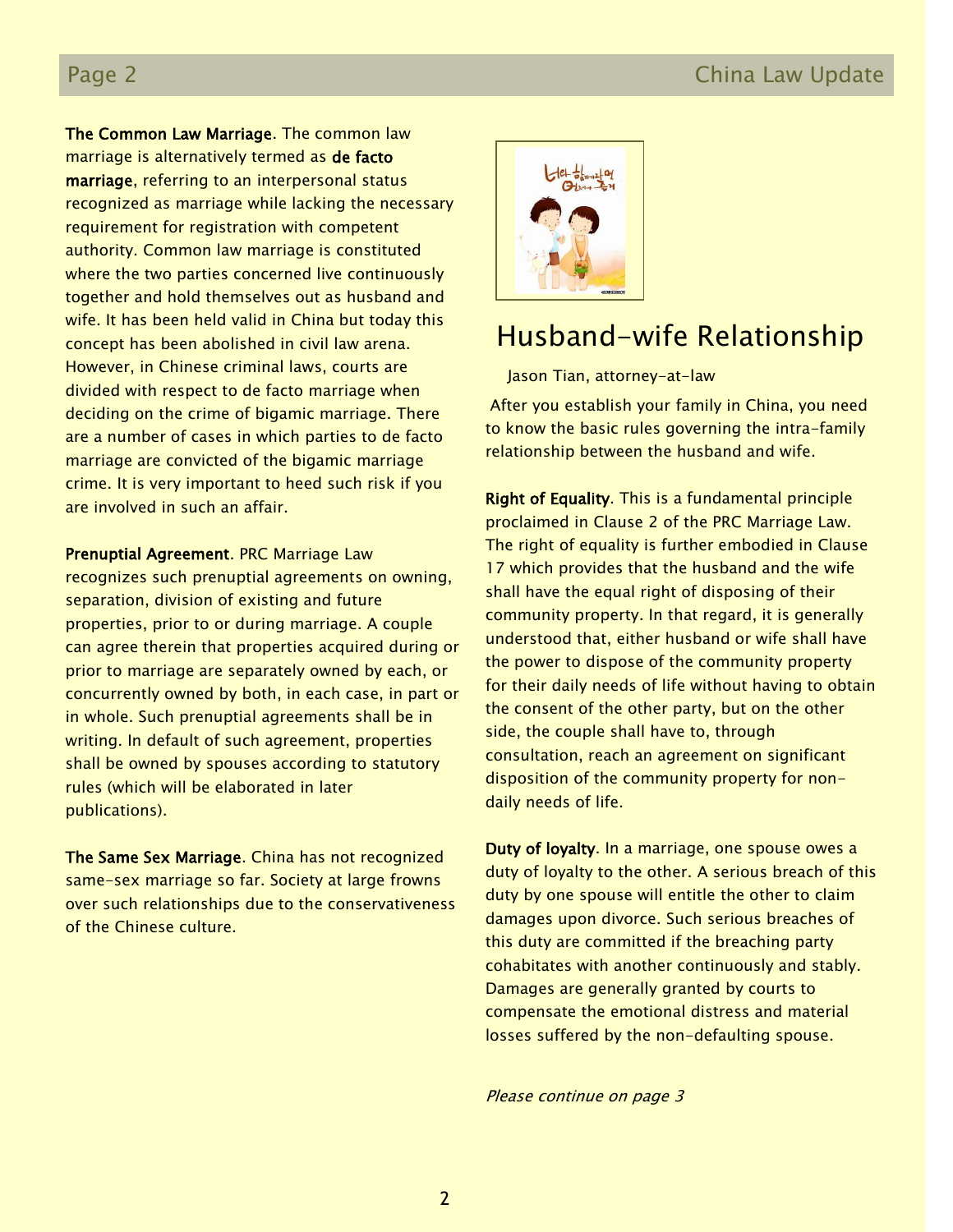Duty to Support. Spouses shall support one another. In case that one spouse fails to give support to the other in need with respect to financial aids or otherwise, the other spouse shall be entitled to institute legal proceeding to obtain such aids or assistance.

Right of Succession. Upon decease of one spouse, the surviving spouse shall have the right to inherit the properties of the decedent spouse at the time of death.

Right to Birth. While the right to birth is thought to be a basic human right of either spouse, whether or not to give birth to a child is largely the freedom enjoyed by the wife only. The husband cannot force the wife to bear the child. If the wife conducts abortion without the consent of her better half, the husband will generally have a slim chance of claiming any damages since Chinese laws are silent in that regard.



# Get a Divorce in China

Jason Tian, attorney-at-law

Divorces are not commonplace phenomena in China, esp, those big cities, and cross-border marriages are more susceptible to end prematurely. We brief you in this section on how to divorce in China.

Applicable Laws. According to PRC laws, divorce cases shall be governed by the laws in the place of the court that entertains such cases in despite of the laws applicable to the marriage of the concerned couple. If the couple initiates the divorce proceeding in Chinese courts, the Chinese laws shall be applicable thereto with respect to divorcing and division of properties provided, however, that whether a marriage is valid or not shall be answered only in accordance with the laws in the place where the marriage was created.

Ways of Divorcing. Basically, there are two ways of divorcing: by agreement and by court. If the husband and wife agree to divorce, divorcing procedures can be a very simple job of completing certain paper works. Usually, the couple applies for divorce with the competent authority in the place where the Chinese party's hukou is registered. However it shall be noted that such divorce agreement must contain provisions properly dealing with their children (if any) and their properties, and otherwise, the authority will reject such divorce application. Failing such an agreement, divorce can be a very mind-vexing process in the court.

Grounds for Divorce. To have a divorce in China, it is not required to prove fault on the part of one spouse. The ground for granting a divorce is that the relationship between the spouses is broken, or

Please continue on page 4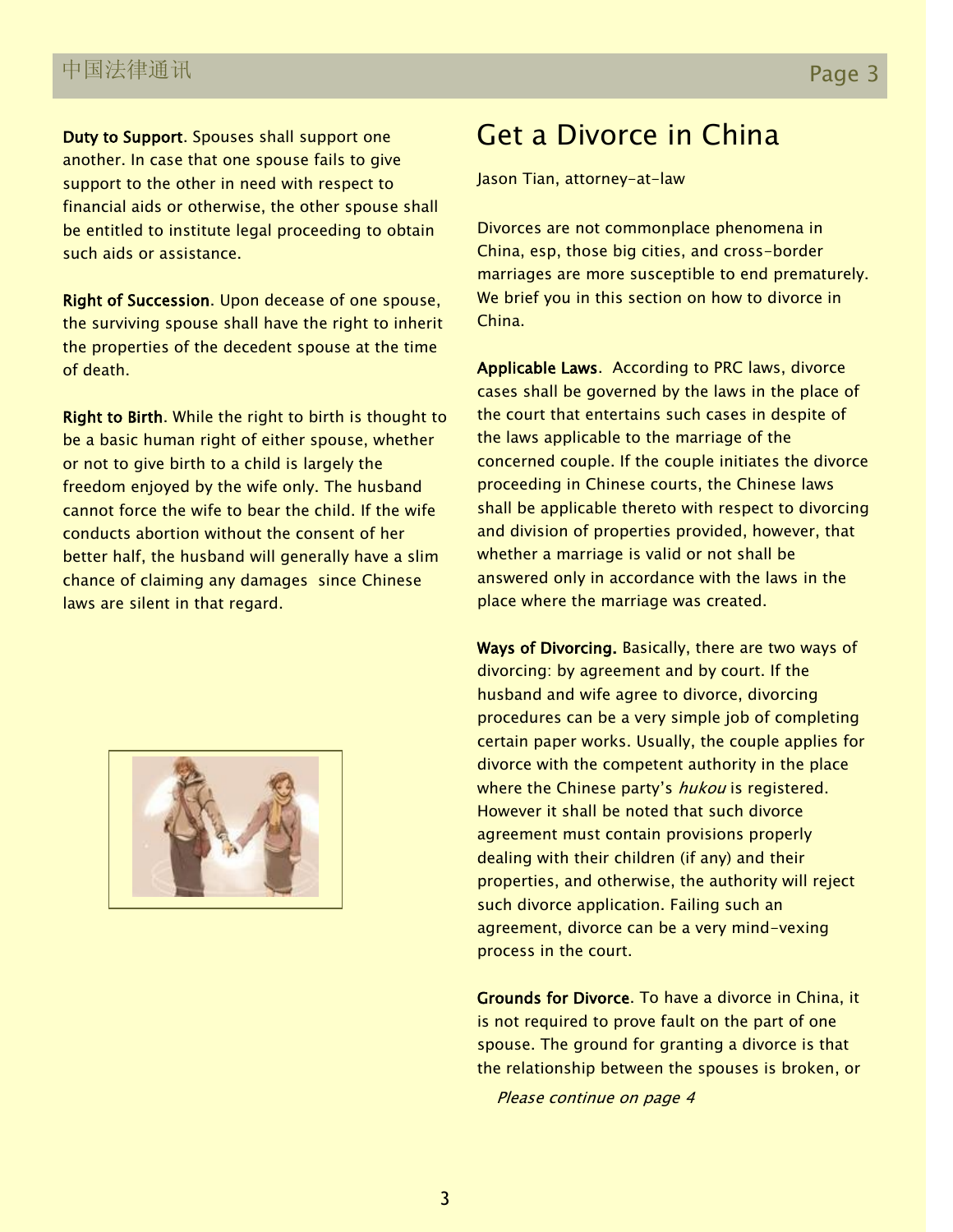## Page 4 China Law Update

in another word commonly used in western legal jargon, incompatible.

In one of the following circumstances, divorce shall be granted if court mediating efforts fail:

- (1) Bigamy, or one spouse living constantly and stably with another;
- (2) Engaged in domestic violence or abandoning family members;
- (3) Having bad habits like gambling, drug taking and refusing rectification of the same;
- (4) Live separately for two years because of incompatibility;
- (5) One party is declared missing by court.

The supreme court of China has issued detailed guidelines as to circumstances in which divorce can be granted.

Restricted Divorces. To better protect the interests of the female spouses, the PRC Marriage Law provides that during the period of pregnancy, one year after birth giving or six months following termination of pregnancy, the male spouse shall not be allowed to initiate divorce unless the court considers it really necessary to do so.

Child Related Issues upon Divorce. Upon divorcing, the parents shall have the right and the obligation to bring up and educate their child. If the child(ren) is placed in the custody of one party, the other party shall share the financial burden of raising the child. The couple in divorce may come to an agreement on the allocation of such burden which shall otherwise be decided by court. However, such agreement or judgment regarding allocation of

child raising fees shall not bar the child from claiming reasonable extra sums for faring, educating, medical cares etc., in addition to the originally agreed or decided amount.

After divorce, the party that does not have the custody of the child shall have the right of visitation to the child and the other party shall have the obligation to provide assistance therefor. The right of visitation may be agreed by the parties as to how and when to exercise the right or otherwise be decided by court. Right of visitation may be suspended if such visitation will have adverse influence to the growth of the child.

Division of Community Properties/debts. The most complicated part of a divorce is the division and distribution of community properties and debts. We only outline those principles at law with regard to the dealing thereof and for more detailed information related thereto, please write to us or wait for our later publications in that regard.

In the absence of agreement thereon, theoretically, community properties are usually divided and allocated equally between the divorced spouses. However, the child and the female spouse are often accorded with special care by law. Despite that the couple has agreed on separation of properties during marriage, the party who has spent more time in caring for the children and/or the elderly or in assisting the other's work shall have the right to ask for compensation from the other party. Further, if, upon divorce, one party is having a hard life, the other party shall provide appropriate help out of his or her personal property.

NOTE: in the next issue of "Love.Marriage", we will go specific about the community property during Marriage.